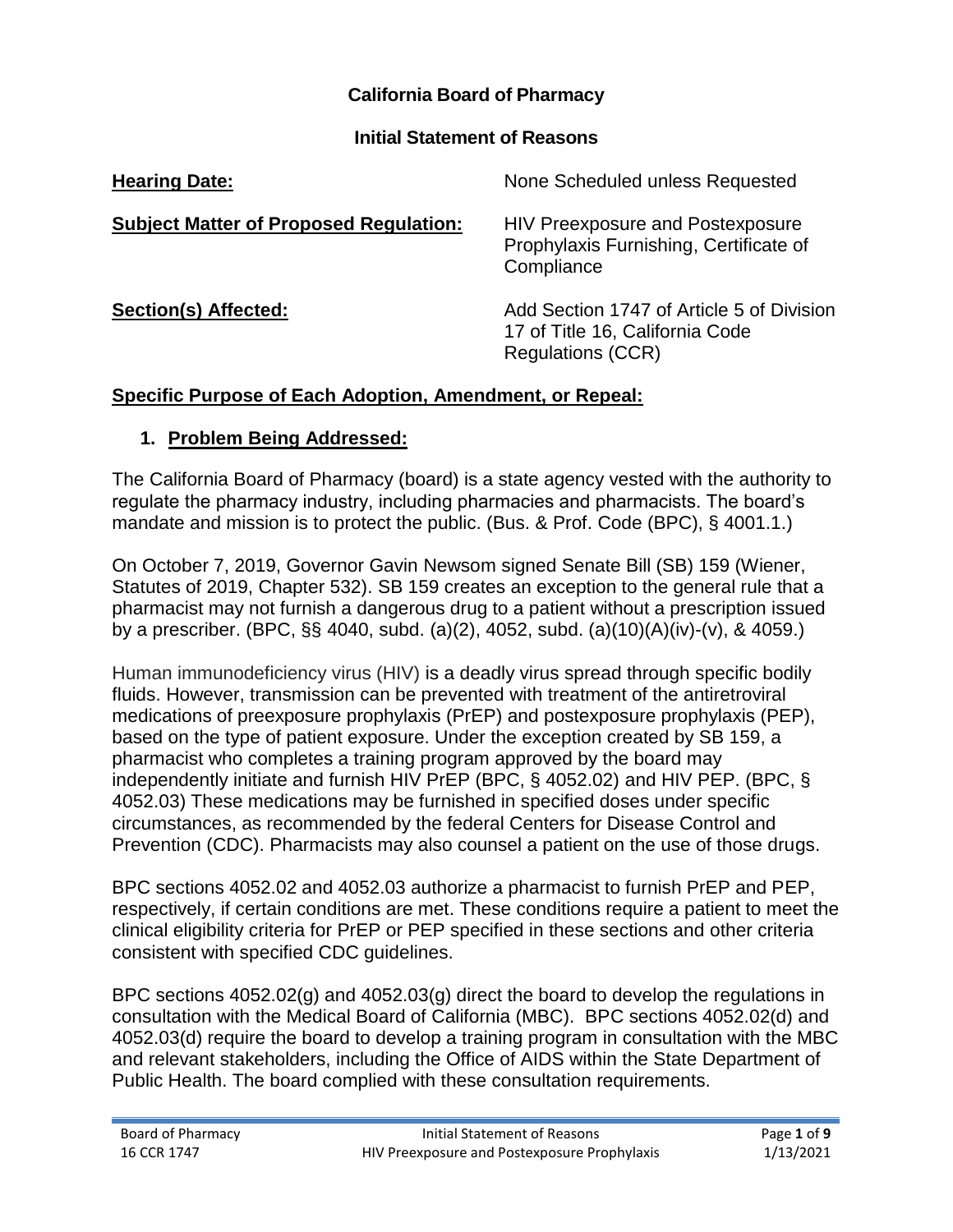BPC sections 4052.02(g) and 4052.03(g) required the board to adopt emergency regulations to implement the requirements of each section in accordance with CDC guidelines by July 1, 2020. The board did so, and approved text to be adopted as an emergency regulation at 16 CCR 1747 on January 29, 2020. The Office of Administrative Law (OAL) approved the text on April 30, 2020. The board takes this action to certify its compliance with Government Code section 11346.1(e) to make this regulation permanent and makes certain revisions to the permanent text.

Section 1747 will permanently establish what criteria a training program must meet to be approved by the board and the recordkeeping requirements for a pharmacist who has completed the training program. The board proposes revisions to the emergency text to permit the training to be provided as part of an equivalent curriculum-based training program completed from a recognized school of pharmacy.

On September 17, 2020, the Board approved a re-adoption of the regulation. The regulation will otherwise expire on October 27, 2020.

# **2. Anticipated Benefits of the Regulatory Action:**

Protection of the public is the board's highest priority in exercising its licensing, regulatory and disciplinary functions. (BPC, § 4001.1.) This regulatory proposal will benefit the health and welfare of California residents. Clinical trials have demonstrated PrEP to be safe and effective in reducing the risk of HIV infection if an at-risk individual adheres to the CDC-recommended PrEP regimen - which includes a daily oral dose of tenofovir disoproxil fumarate with emtricitabine (TDF/FTC, commonly known by the brand name Truvada) - at the time of their exposure to HIV. Data indicates that adherence to a 28-day course of the "preferred" or "alternative" three-drug regimens recommended by the CDC is safe and effective in reducing the risk of infection after exposure to HIV when taken as soon as possible, but no later than 72 hours after exposure.

Creating additional access to CDC-recommended PrEP and PEP consultation and treatment in pharmacies is critical to the health, safety, and general welfare of California residents and will help save lives. Pharmacists are well-positioned to independently initiate and furnish PrEP and PEP as they are trusted healthcare providers who are highly accessible to patients within their communities. Further, access to pharmacistinitiated PrEP and PEP treatment will enable at-risk individuals seeking PrEP to start the treatment sooner, enabling their body to build maximum protection from HIV infection sooner, and will enable individuals who have been exposed to HIV to start PEP sooner within its 72-hour window of effectiveness post exposure, improving outcomes for those individuals.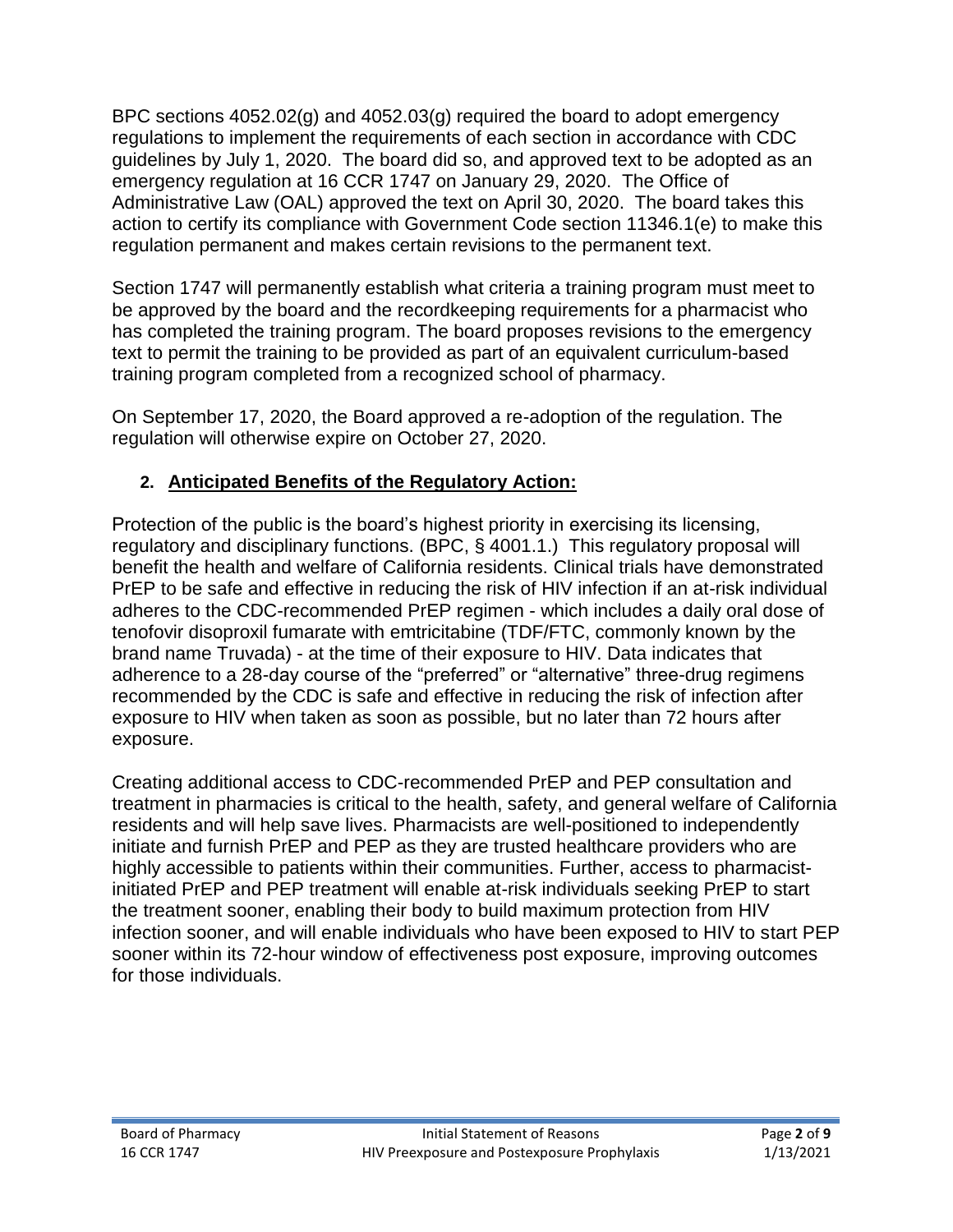### **Factual Basis and Rationale:**

### • **Adopt section 1747**

## **Subdivision (a)**

Proposed subdivision (a) provides that a pharmacist must successfully complete a training program approved by the board, other accredited provider, or as part of an equivalent curriculum-based training program completed from a recognized school of pharmacy before independently initiating and furnishing HIV PrEP and/or PEP to a patient pursuant to BPC sections 4052.02 and 4052.03. The subdivision enumerates the criteria a training program must satisfy to be approved by the board. The Board proposes to approve training programs by vote of all Board members at noticed meetings. The training program must cover both PrEP and PEP. (BPC, §§ 4052.02, subd. (d) and 4052.03, subd. (d).)

Pharmacists cannot provide adequate PrEP and PEP consultation and treatment on their own without training. This regulation is necessary to ensure pharmacists who independently initiate and furnish PrEP and PEP have all the training necessary to understand their responsibilities under California law, to identify indications and contraindications for PrEP and PEP, and to counsel patients on the appropriate administration of PrEP and PEP.

The board determined that approving training programs offered by accredited providers would increase the number of approved training programs available. This will enable more pharmacists to complete a training program than if the board developed its own training program or approved all training programs on a case-by-case basis. Increasing the number of pharmacists who are qualified to independently initiate and furnish PrEP and PEP will reduce barriers to patient access and benefit California residents.

The board determined that a pharmacist can also complete the training as part of an equivalent curriculum-based training program completed from a recognized school of pharmacy. The board determined that pharmacists who attend a recognized school of pharmacy and receive PrEP and PEP as part of their course of study should not be required to complete additional training as the training would be duplicative. A recognized school of pharmacy must be accredited by the Accreditation Council for Pharmacy Education (ACPE), who is an approved accreditation agency per 16 CCR section 1732.05. Additionally, as specified in subdivision (b), the school of pharmacy will be responsible for confirming that the program meets the training requirements identified within the regulation.

The board has established specific requirements, in 16 CCR sections 1732.05 and 1732.1, accreditation agencies must meet to accredit providers offering continuing education in PrEP and PEP to pharmacists. These requirements will establish adequate safeguards to ensure that PrEP and PEP training programs accredited by approved accreditation agencies meet all the requirements specified in this proposal. The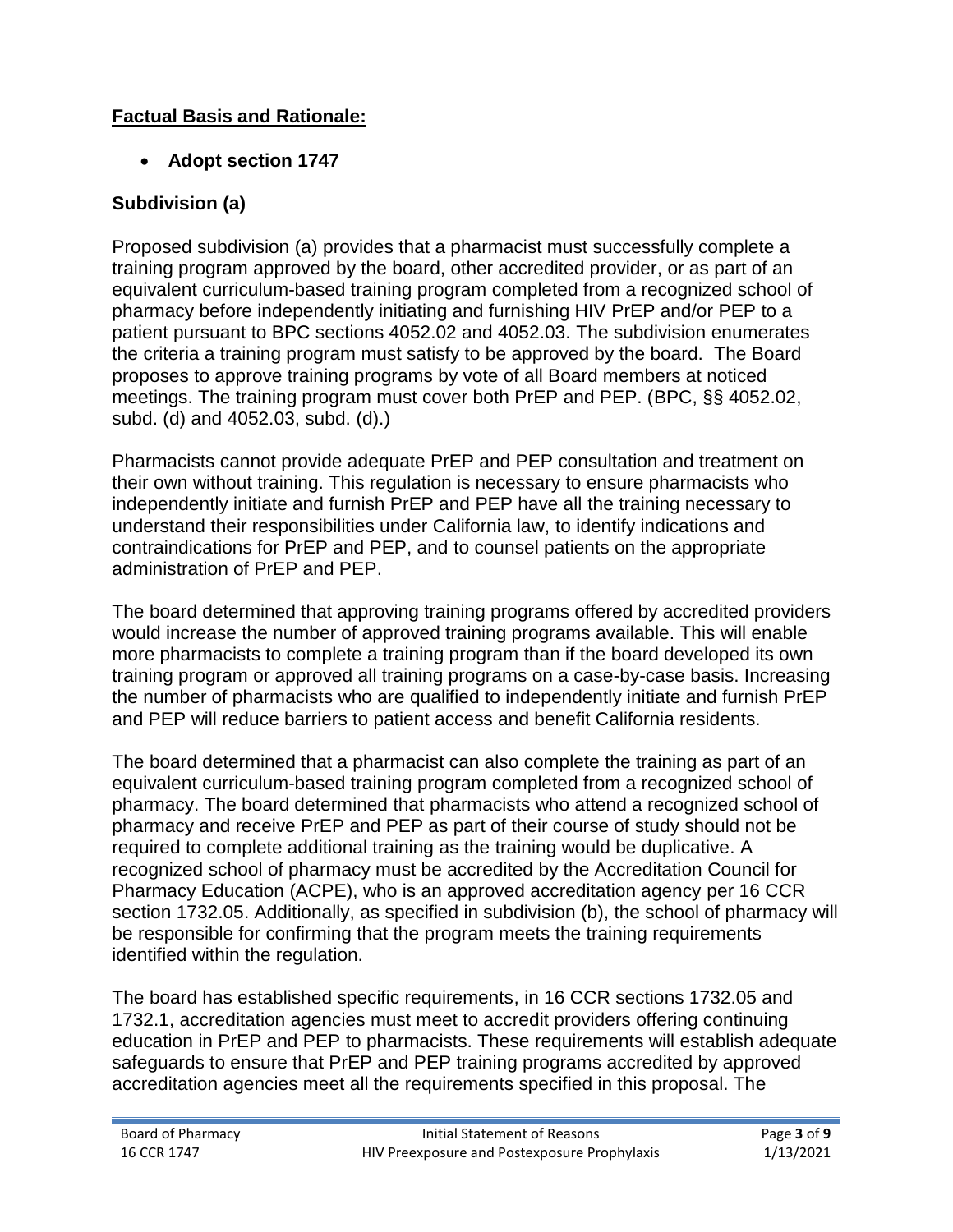approval process set forth in subdivision (a) will allow non-accredited programs to meet the board approval requirements of the statute and may increase the availability and access to training programs.

# **Subdivision (a)(1)**

Proposed subdivision (a)(1) provides that the training program must consist of at least 1.5 hours of instruction. The board determined that 1.5 hours is the appropriate length based on discussions with stakeholders. Stakeholders expressed concern that training requirements of 2 hours or longer would create a barrier to access. The board also assessed the lengths of existing continuing education programs, which vary in length from one hour to three hours. HIV medicine is taught nationwide in pharmacy school. Because the information provided in the training program will not be new to many pharmacists, the board determined that 1.5 hours is an appropriate length for the training and will establish a minimum competency for pharmacists providing PrEP and PEP. Pharmacists seeking to provide the services authorized by the proposed regulation can use their professional judgment and obtain additional training beyond the 1.5 hours if they wish to do so.

#### Subdivision (a)(1)(A)

Proposed subdivision (a)(1)(A) requires a training program to cover, at minimum, the pharmacology (defined as the branch of medicine concerned with the uses, effects, and modes of action of drugs) of PrEP and PEP. As a pharmacist will be independently initiating and furnishing these medications, it is necessary for the pharmacist to understand the pharmacology of the medications and their interactions in the body with other medications the patient may be taking. A pharmacist unfamiliar with the pharmacology of PrEP, for example, would not know to emphasize to a patient that adherence to the PrEP regimen is critical to HIV prevention. This will reduce the likelihood that an HIV infection will become drug resistant if unknowingly acquired while on PrEP.

### Subdivision (a)(1)(B)

Proposed subdivision (a)(1)(B) requires a training program to educate a pharmacist about the requirements for independently initiating and furnishing PrEP and PEP as identified in BPC sections 4052.02 and 4052.03. This requirement is necessary to ensure the pharmacist is trained on the conditions contained in BPC sections 4052.02(e)(1)-(7) and 4052.03(e)(1)-(4) and is aware of the limitations on their authority to independently initiate and furnish PrEP and PEP. Pharmacists are limited by statute to providing a maximum 60-day supply of PrEP once every two years and providing a full course of PEP within 72 hours of exposure when specific conditions are met. (BPC §§ 4052.02, subd. (e)(6) & 4052.03, subd. (e)(1).) A pharmacist must be aware of these limitations. In the case of PrEP, this will help minimize the harm to patients who may have a condition or circumstance without the pharmacist's knowledge that may indicate that PrEP should not be used. It will also prevent pharmacists from prescribing PEP in excess of, or otherwise inconsistent with, CDC recommendations. A training program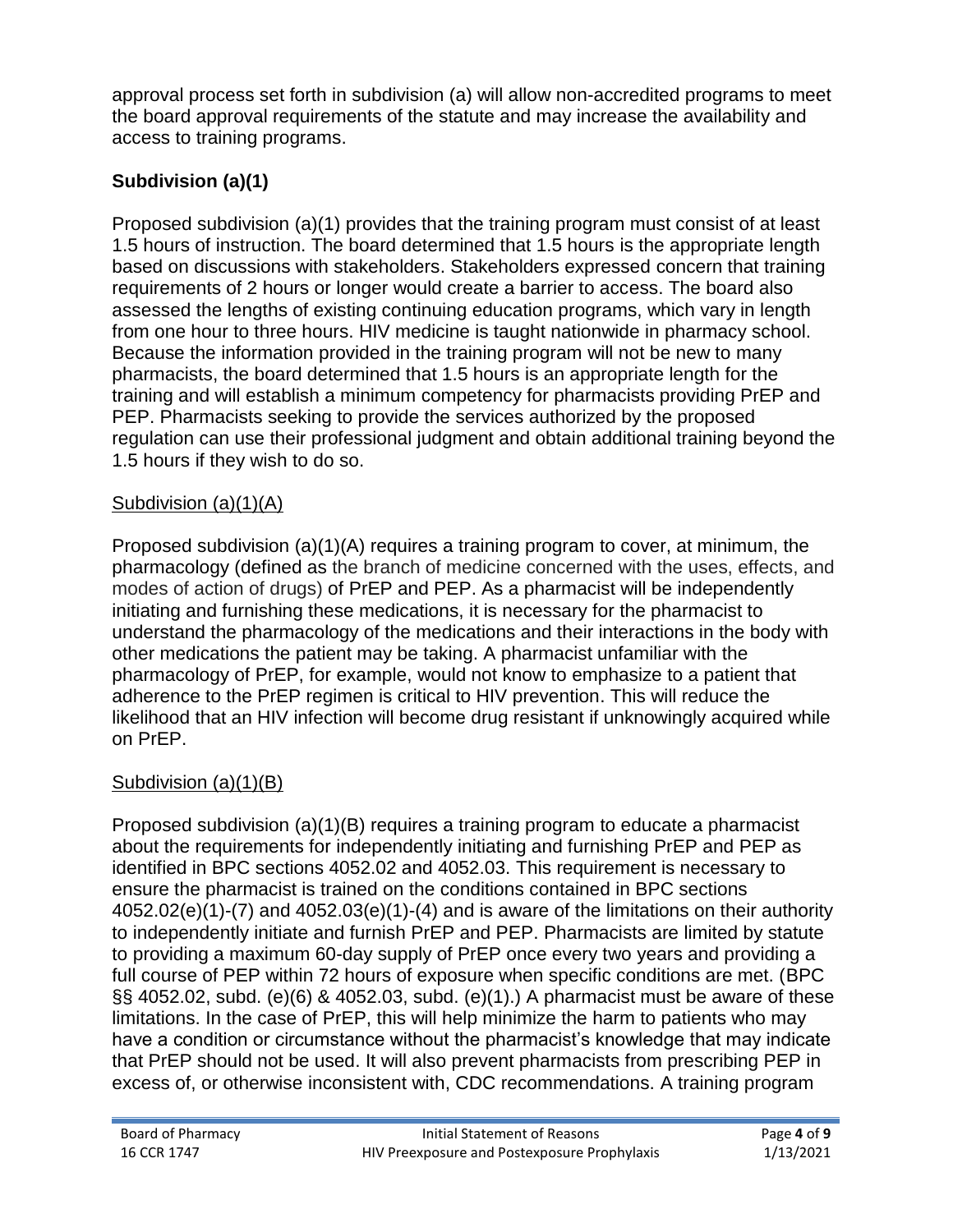will also help educate pharmacists regarding other HIV test ordering and reporting requirements that they, as healthcare providers, must comply with, such as those found in Title 17, CCR, sections 2643.5 and 2643.10.

## Subdivision (a)(1)(C)

Proposed subdivision (a)(1)(C) requires a training program to provide education on patient counseling techniques and information, including counseling on sexually transmitted diseases and sexual health. This is necessary because patient counseling is required by BPC sections 4052.02(e)(4) and 4052.03(e)(3). Training in this area is important to ensure patients are receiving accurate and consistent information. Risk factors for acquiring HIV often correspond with risk factors for other sexually transmitted infections of which a patient should be aware. Additionally, the training will help the pharmacist counsel patients on sensitive topics. Without counseling, a pharmacist's discomfort when asking about sexual history, or perceived discomfort of the patient, may prevent a pharmacist from accurately determining a patient's risk of HIV acquisition and eligibility for PrEP or PEP.

### Subdivision (a)(1)(D)

Proposed subdivision (a)(1)(D) requires a training program to provide the pharmacist with information regarding patient referral resources and supplemental resources for pharmacists. This information is critical for pharmacists providing PrEP and PEP because pharmacists need to understand the type of resources available for patients, as well as themselves, and how and where to obtain the information. For example, the Office of AIDS, through the California Department of Public Health, provides HIV prevention resources and resources for those living with HIV and AIDS. Some examples for the resources available are financial assistance resources available through the California Department of Public Health, PEP patient care sources, and clinical counseling resources. Additionally, federal resources are available through the CDC. As there are numerous resources available and could be developed in the future, the board did not specify the resources within the language as to not limit the resources available to pharmacists and patients. The training on resources will ensure the pharmacist is aware of, and can share the information with, patients, and that a patient will be better situated to find help after a pharmacist becomes statutorily constrained from continuing PrEP treatment without a prescription or when the patient has completed PEP treatment.

### Subdivision (a)(1)(E)

Proposed subdivision (a)(1)(E) requires a training program to provide education on financial assistance programs, including the Office of AIDS's PrEP Assistance Program (PrEP-AP). This requirement is necessary because BPC sections 4052.02(d) and 4052.03(d) require that the training program provide information on financial assistance programs. The Office of AIDS's PrEP-AP is the financial assistance program for California residents. This information is necessary for patients receiving PrEP and PEP because cost of treatment can be a barrier to access.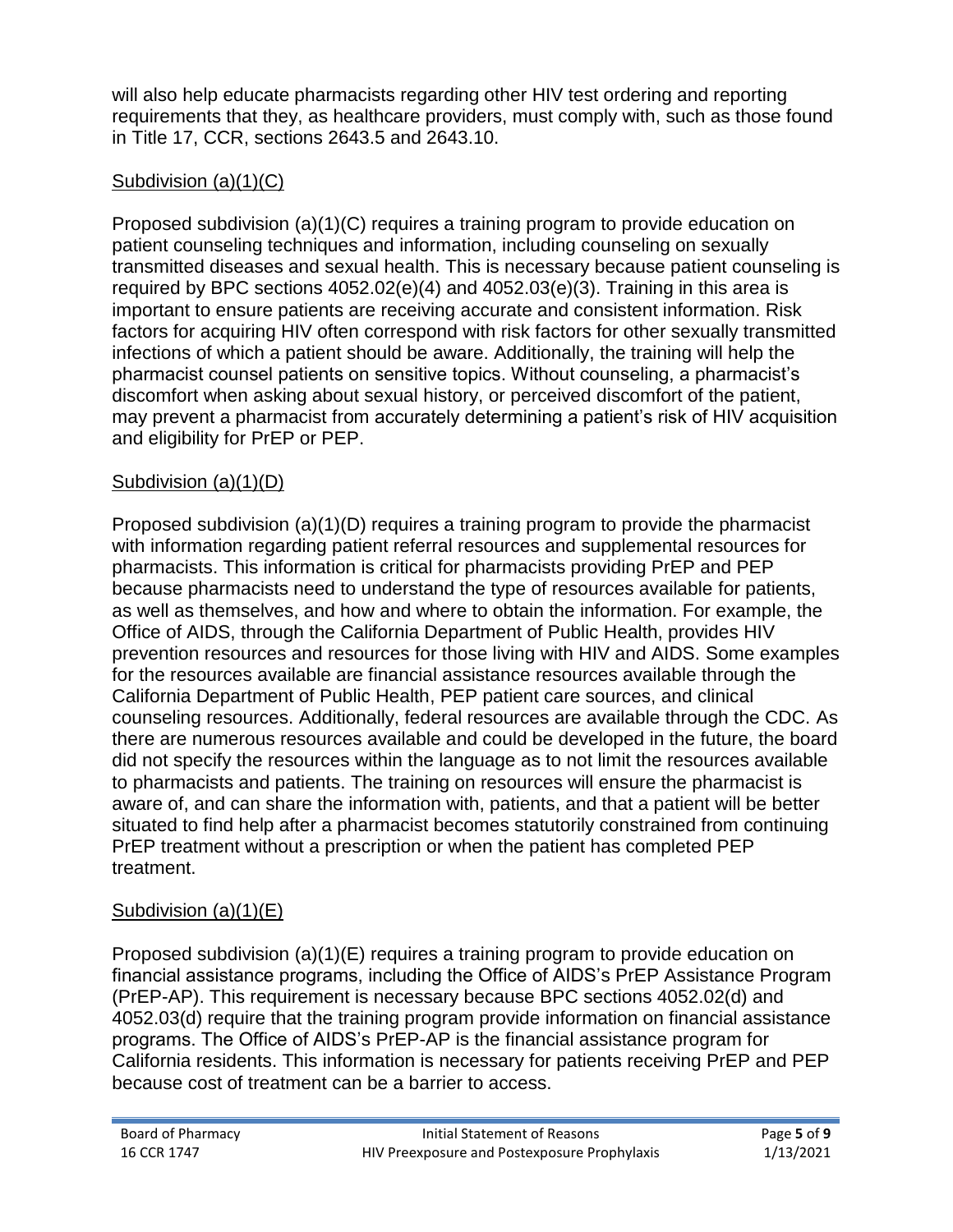## Subdivision (a)(1)(F)

Proposed subdivision (a)(1)(F) requires a training program to provide education on the clinical eligibility recommendations provided in the CDC guidelines defined in BPC sections 4052.02(c) and 4052.03(c). This requirement is necessary because BPC sections 4052.02 and 4052.03 require utilization of the CDC guidelines for PrEP and PEP, or any subsequent guidelines published by the CDC, to establish clinical eligibility for drug or drug combinations provided to patients. Additionally, the CDC guidelines provide clinical criteria patients must meet in order to receive PEP. (BPC, § 4052.03, subd. (e)(1)-(e)(3).)

# **Subdivision (a)(2)**

Proposed subdivision (a)(2) requires a training program to require an assessment based on the criteria of (a)(1) with a score of 70% or higher for a pharmacist to receive documentation of the successful completion of the course. This requirement is necessary to ensure minimum competency upon completion of the course to independently initiate and furnish PrEP and PEP. The board determined that 70% was an acceptable score to demonstrate minimum competency. Minimum competency is necessary to ensure patient safety while improving access to these medications. Minimum training is appropriate and the board trusts pharmacists to seek out additional training if they determine it is necessary.

# **Subdivision (b)**

Proposed subdivision (b) requires a pharmacist who independently initiates and furnishes PrEP and PEP to maintain proof of their successful completion of the training program for a period of four years. If a pharmacist completed the training as part of an equivalent curriculum-based training program completed from a recognized school of pharmacy, the pharmacist can document that they completed the required training by maintaining a written certification from the registrar or training director stating that they completed the required training as part of their institution's curriculum or within coursework completed by the pharmacist. The pharmacist is not required to submit this documentation to the board. They need to maintain the written certification as proof of their successful completion of a PrEP and PEP training program. If training is completed as part of the pharmacist's pharmacy education, a certificate of completion would not typically be provided (as would be obtained for the training from a CE provider). Therefore, the board determined that a written certification from the registrar or training director stating that the required training was completed as part of their institution's curriculum or within coursework is an acceptable form of documentation of the necessary training.

The board determined that four years is the appropriate length of time to maintain documentation of successful completion of the training program for consistency with the period of time pharmacists are required to maintain their certificates of completion of their continuing education courses, as provided in 16 CCR section 1732.5(c). The board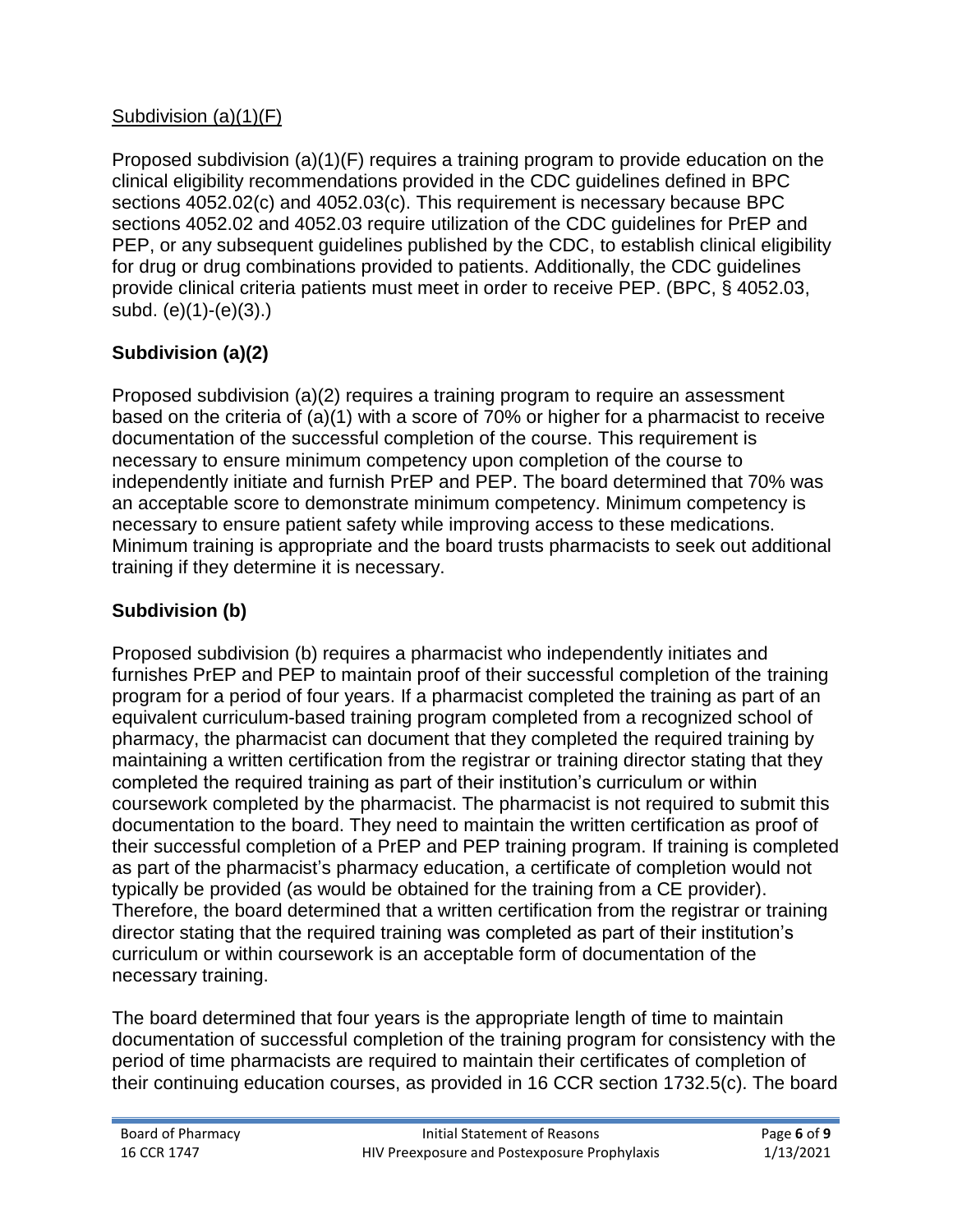believes that most pharmacists will complete the training course through an accreditation agency and receive a certificate of completion.

Maintaining consistency with the four-year recordkeeping requirement for continuing education will ensure that the records are maintained and will eliminate confusion with having different time frames. Additionally, maintaining proof of completion of the training program will allow the board to confirm compliance with the regulation during routine pharmacy inspections if pharmacists are independently initiating and furnishing PrEP and PEP pursuant to the proposed regulation and/or during an enforcement investigation.

# **Underlying Data**

- 1. Senate Bill (SB) 159 (Wiener, Chapter 532, Statutes of 2019).
- 2. Relevant Meeting Materials and Minutes from Board Meeting held July 29-30, 2020.
- 3. Relevant Meeting Materials and Minutes from Board Licensing Committee Meeting held July 8, 2020.
- 4. Relevant Meeting Materials and Minutes from Board Meeting held January 29- 30, 2020.
- 5. Relevant Meeting Materials and Minutes from Board Licensing Committee Meeting held January 9, 2020.
- 6. Relevant Meeting Materials and Minutes from Board Licensing Committee Meeting held December 12, 2019.
- 7. The CDC guidelines for PrEP (2017 Preexposure Prophylaxis for the Prevention of HIV Infection in the United States–2017 Update: A Clinical Practice Guideline) <https://www.cdc.gov/hiv/pdf/risk/prep/cdc-hiv-prep-guidelines-2017.pdf>
- 8. The CDC guidelines for PEP (Updated Guidelines for Antiretroviral Postexposure Prophylaxis After Sexual, Injection Drug Use, or Other Nonoccupational Exposure to HIV–United States, 2016). <https://www.cdc.gov/hiv/pdf/programresources/cdc-hiv-npep-guidelines.pdf>
- 9. Office of AIDS: CA Department of Public Health: Pre-Exposure Prophylaxis (PrEP) and Post-Exposure Prophylaxis (PEP).
- [https://www.cdph.ca.gov/Programs/CID/DOA/Pages/OA\\_prev\\_PrEP.aspx](https://www.cdph.ca.gov/Programs/CID/DOA/Pages/OA_prev_PrEP.aspx) 10.Letter from the California State Board of Pharmacy to the Medical Board of California, dated February 21, 2020.

# **Business Impact**

The board has made an initial determination that the proposed regulatory action would have no significant statewide adverse economic impact directly affecting business, including the ability of California businesses to compete with businesses in other states. This initial determination is based on the fact that the proposed regulation defines the training program requirements for a voluntary program and schools of pharmacy. The board determined that existing continuing education providers and schools of pharmacy may have a minimal expense to develop or update their training programs to comply with the requirements of the proposed regulation, but only if they chose to do so.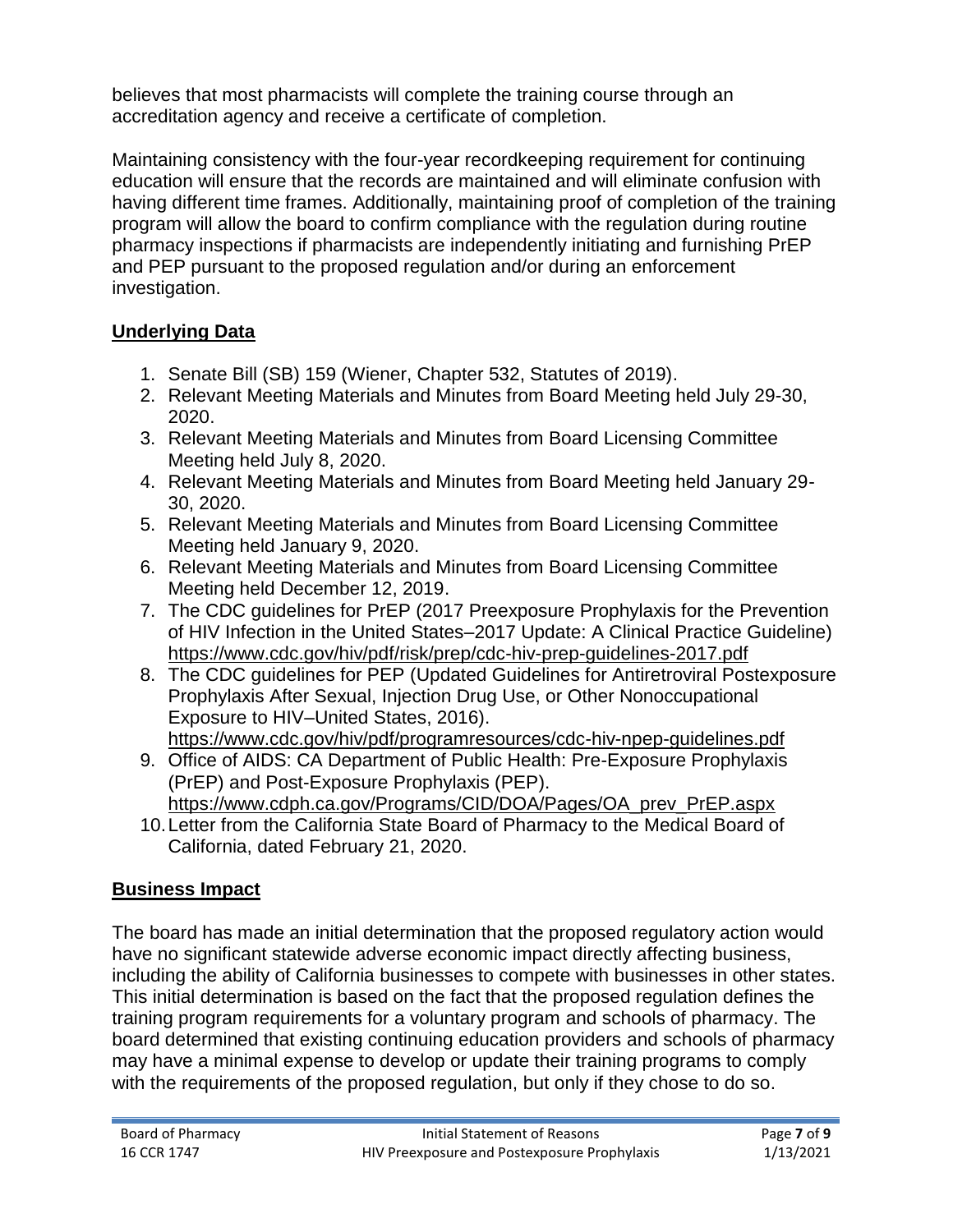#### **Economic Impact Assessment:**

The board has determined that:

- (1) this proposal will not create jobs within California;
- (2) this proposal will not eliminate jobs within California;
- (3) this proposal will not create new businesses within California;
- (4) this proposal will not eliminate existing businesses within California; and
- (5) this proposal will not expand businesses currently doing business in the State of California.

The board determined that this proposal will not create or eliminate jobs or businesses. The proposal states the requirements of a training program a pharmacist must complete prior to independently initiating and furnishing PrEP and PEP to patients. The board determined that existing continuing education providers and schools of pharmacy may have a minimal expense to develop or update their training programs or curriculum to comply with the requirements of the proposed regulation, but only if they choose to do so. As the proposed regulation establish the minimum standards for course curriculum and the providing the course curriculum is optional, this proposal does not create, eliminate, or expand jobs or businesses.

This proposal benefits the health and welfare of California residents. The proposed regulation will ensure that pharmacists receive training consistent with CDC guidelines regarding the pharmacology of PrEP and PEP. This training will ensure the pharmacist can provide more complete patient centered care, which will benefit the health and welfare of California residents. The proposed regulation will not benefit workers' safety or the state's environment because they do not have any effect on worker safety or the environment.

#### **Specific Technologies or Equipment**

This regulation does not mandate the use of specific technologies or equipment.

#### **Consideration of Alternatives**

No reasonable alternative to the regulatory proposal would be either more effective in carrying out the purpose for which the action is proposed or would be as effective or less burdensome to affected private persons and equally effective in achieving the purposes of the regulation in a manner that ensures full compliance with the law being implemented or made specific. The board considered the following alternative:

The board considered requiring a longer training program of two, three, or four hours; however, the board rejected this alternative. The board determined that a longer training program would pose a barrier to patient access as pharmacists may not have the additional time to complete the longer program. Additionally, the board determined the